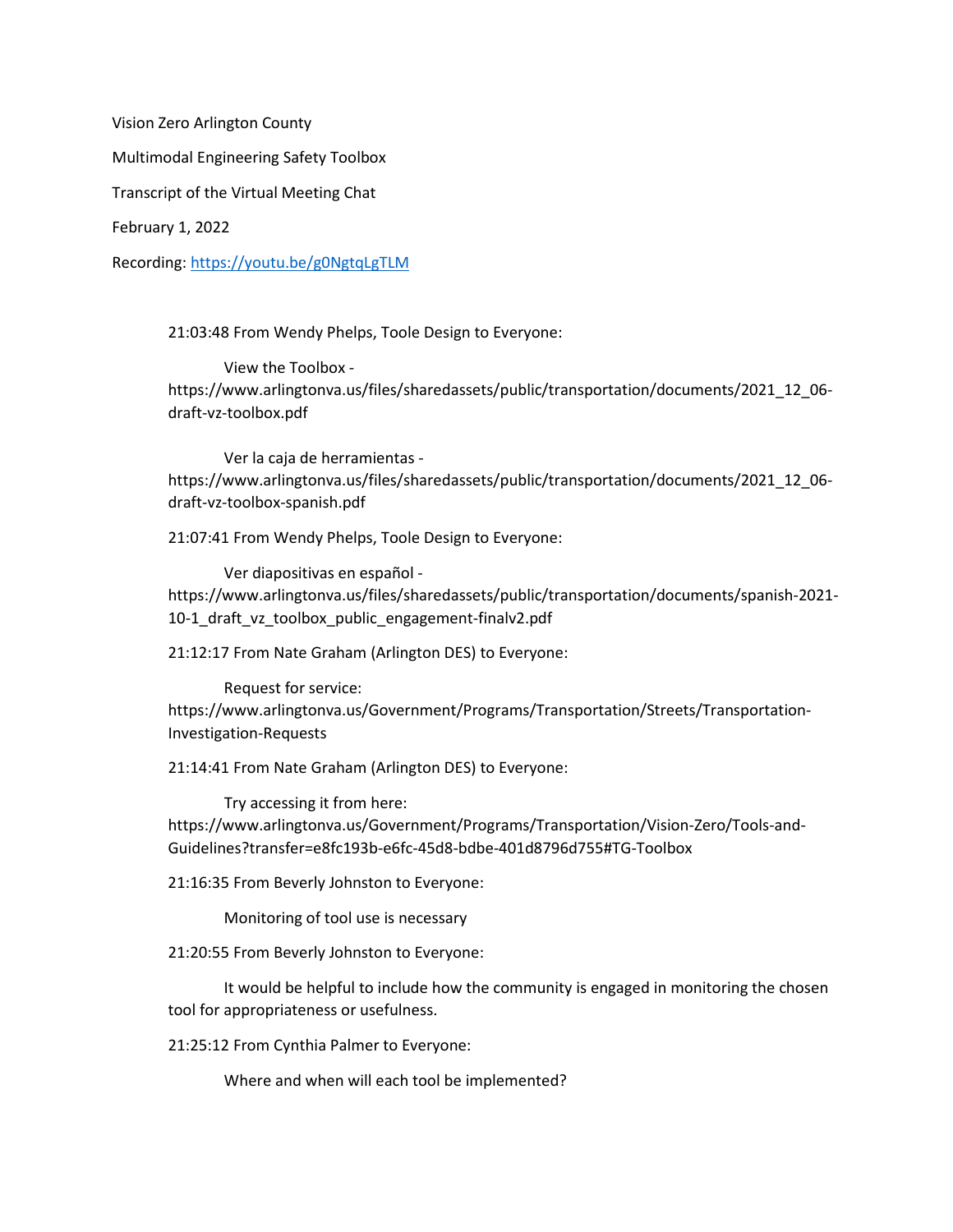21:25:16 From Neil Curran to Everyone:

Where it is being used/considered

21:26:13 From Eric Goodman to Everyone:

Track record for the tool?

21:27:53 From Hannah Neagle to Everyone:

Wanted to +1 to Beverly's comments on monitoring and community engagement above. I've seen tools in other parts of the region not work and sometimes there haven't been next steps even when community members voice that.

21:28:10 From Neil Curran to Everyone:

What historical tools Arlington has used that should be avoided going forward

21:31:37 From Beverly Johnston to Everyone:

Monitoring also holds duty bearers accountable for meeting community needs and following up with sharing data with the community

21:33:31 From Neil Curran to Everyone:

Do the guidelines Dan referenced only use the tools listed or are there other options in those guidelines?

21:35:07 From Cynthia Palmer to Everyone:

Are there certain crosswalks at which Arlington is considering dedicated crossing times for pedestrians and cyclists, rather than only LPI? There is some (minimal) mention of this possibility in the draft document, which would make the most terrifying intersections far safer.

21:36:06 From Nate Graham (Arlington DES) to Everyone:

There are some questions here that might be better suited for the Q&A section of the meeting. I'm going to make sure they are addressed at that time!

21:37:56 From Eric Goodman to Everyone:

The reference links are really appreciated.

21:38:18 From Rob Mandle | National Landing BID to Everyone:

I'll wait until Q&A

21:49:59 From Rob Mandle | National Landing BID to Everyone:

FYI - one thing I am noticing in the document (might be exclusive to the "Crash Reduction" text) is how the word "crash" is treated. Sometimes it doesn't specify what type of crash, sometimes it specifies "bicycle crashes" other times "crashes between vehicles." Maybe it will be treated in the definitions section?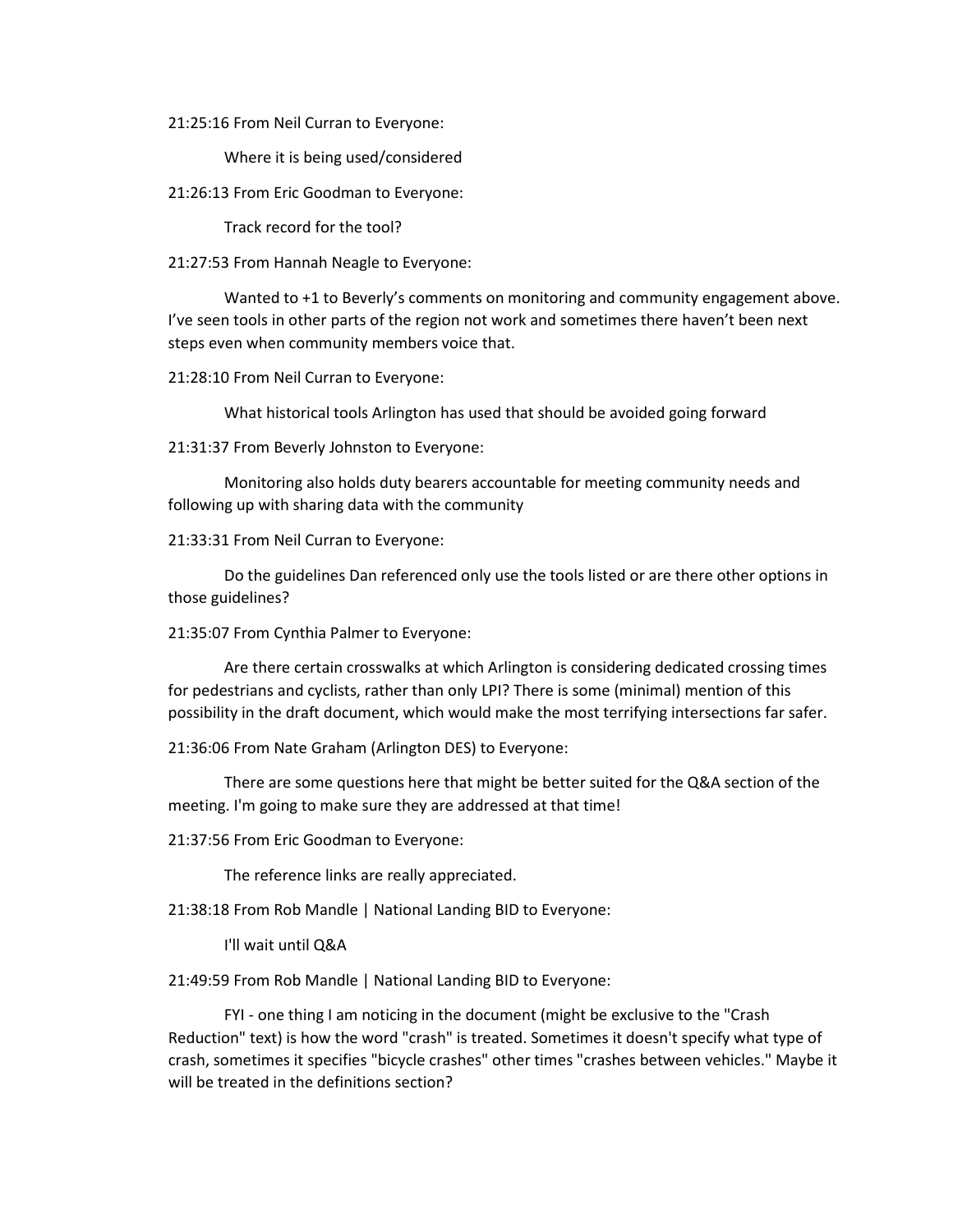21:56:44 From Beverly Johnston to Everyone:

Can you say more about next steps, including reviewing the appendix on tool selection?

21:57:19 From Henry Dunbar to Everyone:

Would Arlington ever consider converting many residential intersections with 2-way stops and round traffic islands into true round-abouts with 4-way yields?

21:59:19 From Rob Mandle | National Landing BID to Everyone:

At least a few of the ALL-pedestrian phase signals in DC, pedestrians are still allowed crossings during the parallel vehicle phases though turns are restricted. I think this is for locations with EXTREMELY high pedestrian activity.

22:01:48 From Eric Goodman to Everyone:

I noted above that I really like the live links to the references. Please make sure they are updated.

22:02:09 From Chris Slatt to Everyone:

"Dedicated Intersections" (from the NACTO "don't give up at the intersection" guide)

22:02:11 From Chris Slatt to Everyone:

Chicanes

22:02:19 From Rob Mandle | National Landing BID to Everyone:

Chicanes +1

22:02:55 From Eric Goodman to Everyone:

The community was divided on Stafford Street.

22:03:04 From Hannah Neagle to Everyone:

Barnes Dance intersections

22:03:38 From Nate Graham (Arlington DES) to Everyone:

Fair point, Eric. However, I spoke with someone in conversation who said she and her neighbors had a very significant change of heart after installation

22:03:53 From Nate Graham (Arlington DES) to Everyone:

So at least a few minds changed!

22:03:59 From Chris Slatt to Everyone:

Tabletop Intersections

22:04:03 From Kristin to Everyone: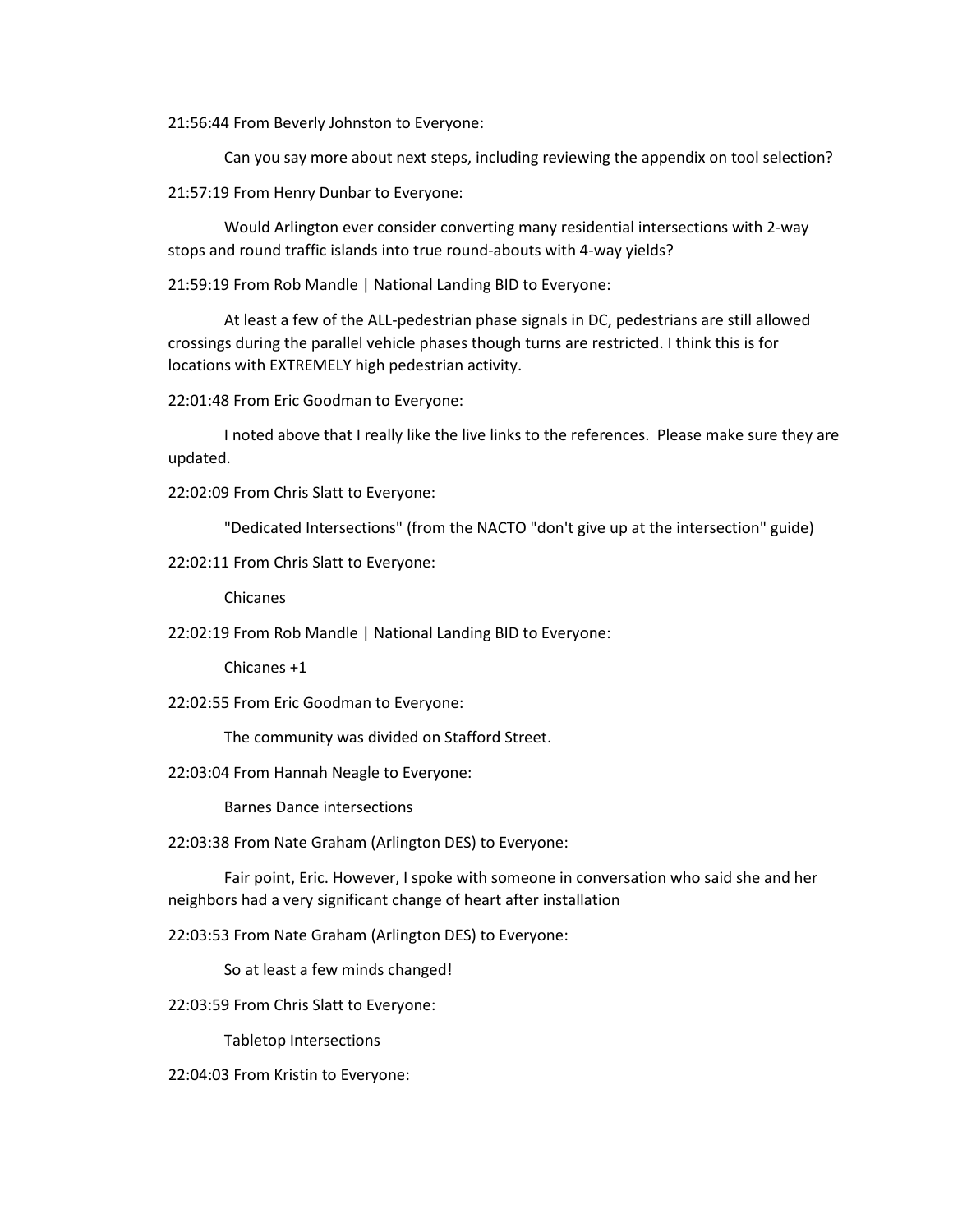+1 to Barnes Dance

22:04:08 From Rob Mandle | National Landing BID to Everyone:

Roadway surface treatments (i.e., cobblestone or similar)

22:04:15 From Collier Cook to Everyone:

Continuous Sidewalks

22:04:24 From Hannah Neagle to Everyone:

+1 tabletop

22:05:04 From Pamela Van Hine to Everyone:

+1 for Barnes - and we have a successful one @ 23rd & Arlington Ridge Rd!

22:05:09 From Collier Cook to Everyone:

Nate is correct

22:05:10 From Hannah Neagle to Everyone:

Closed streets (seeing this in school zones in Europe)

22:05:18 From Henry Dunbar to Everyone:

Suggestion on the round-abouts: Might just need a lot more of them for drivers to get used to them and change to the behavior we seek (yielding to cars and stopping for peds). Thanks

22:05:23 From Pamela Van Hine to Everyone:

Woonerfs

22:05:30 From Rob Mandle | National Landing BID to Everyone:

Do the signal sections include dedicated Bicycle facility signals?

22:05:54 From Pamela Van Hine to Everyone:

Green ribbons!

22:06:13 From Neil Curran to Everyone:

+1 woonerfs

22:07:16 From Cynthia Palmer to Everyone:

Some signals on bike routes still do not recognize bikes so riders must climb on the sidewalk to push the beg buttons

22:07:31 From Kristin to Everyone:

+1 School Streets (same as Hannah's)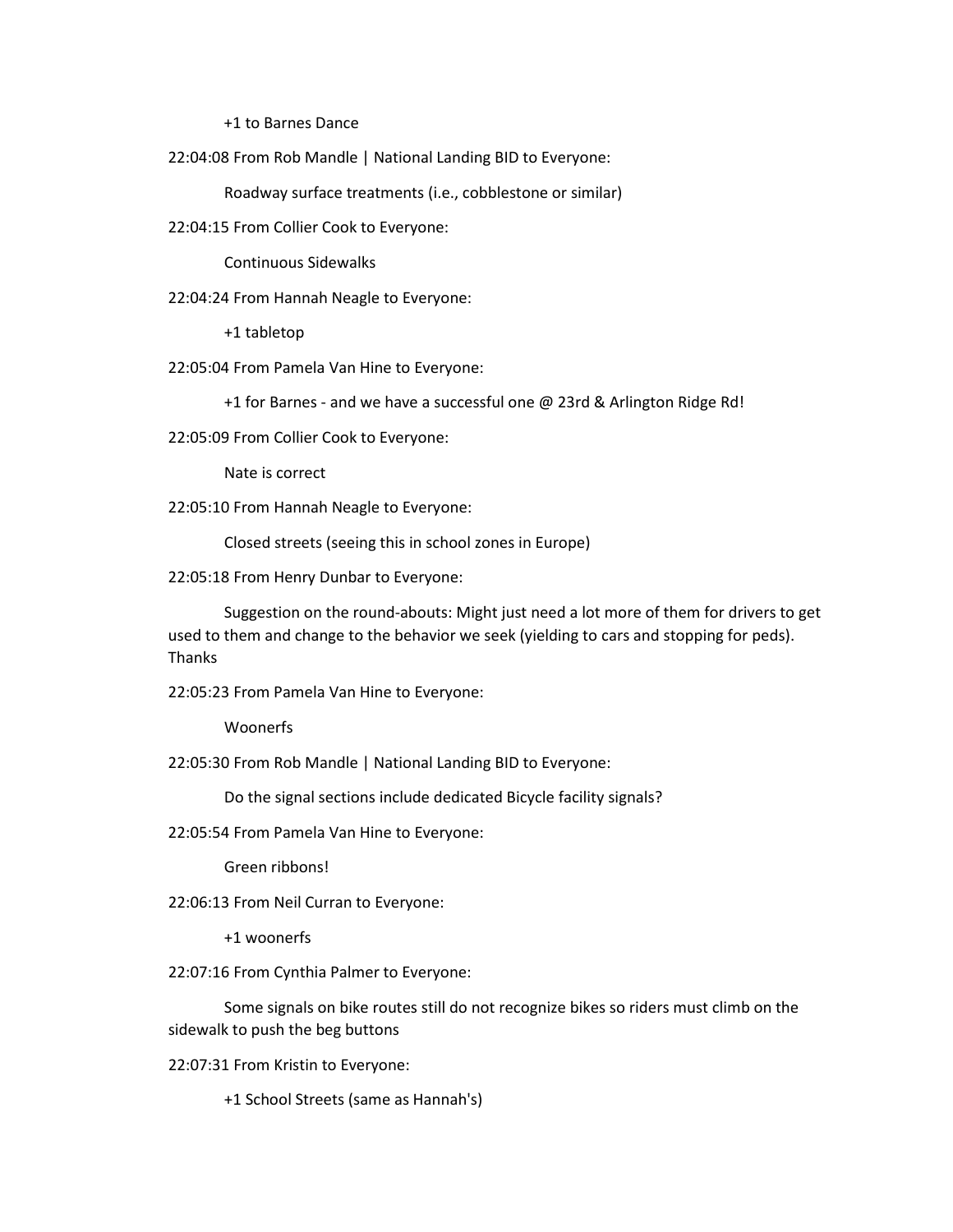22:07:50 From Pamela Van Hine to Everyone:

Best practice for multi-use trails - width, markings, yield at intersections with streets

22:08:23 From Kristin to Everyone:

School Streets are closed streets - see Vancouver and Seattle

22:08:44 From Henry Dunbar to Everyone:

+1 on closed schools streets!!

22:12:20 From Rob Mandle | National Landing BID to Everyone:

Echoing some of the earlier comments, I think it would be useful to create a system by which people could easily understand which types of streets the tools are most appropriate? So, when someone is in an engagement they already have a screening mechanism of the best tools.

22:14:29 From Rob Mandle | National Landing BID to Everyone:

A true guidelines document... that would be useful

22:14:39 From Kristin to Everyone:

Since this is a living and breathing document, can you discuss how new tools could be evaluated? Often communities have suggestions, or have seen something in another city, and it would be good to have a process for that.

22:15:51 From Eric Goodman to Everyone:

Suggest that when you click on a live link in the Toolbox document text, that it opens in a new tab or window, so you can stay where you are in the Toolbox.

22:16:04 From Rob Mandle | National Landing BID to Everyone:

To add to Chris's comment, it could also greatly shorten the engagement cycles which are often debating the same things just on different blocks.

22:18:16 From Eric Goodman to Everyone:

As Chris noted about specificity, maybe you can link to specifications, to keep the Toolbox itself from being too busy.

22:18:53 From Eric Goodman to Everyone:

Thanks to VDOT for engaging with us.

22:19:33 From Pamela Van Hine to Everyone:

Can you prepare a cheat on how people can "approach" the toolbox effectively - I'm afraid that IA was intimidated by its length and unfortunately did not have time to attack it before tonight - and not sure what I could do quickly?

22:20:33 From Heidi Mitter to Everyone: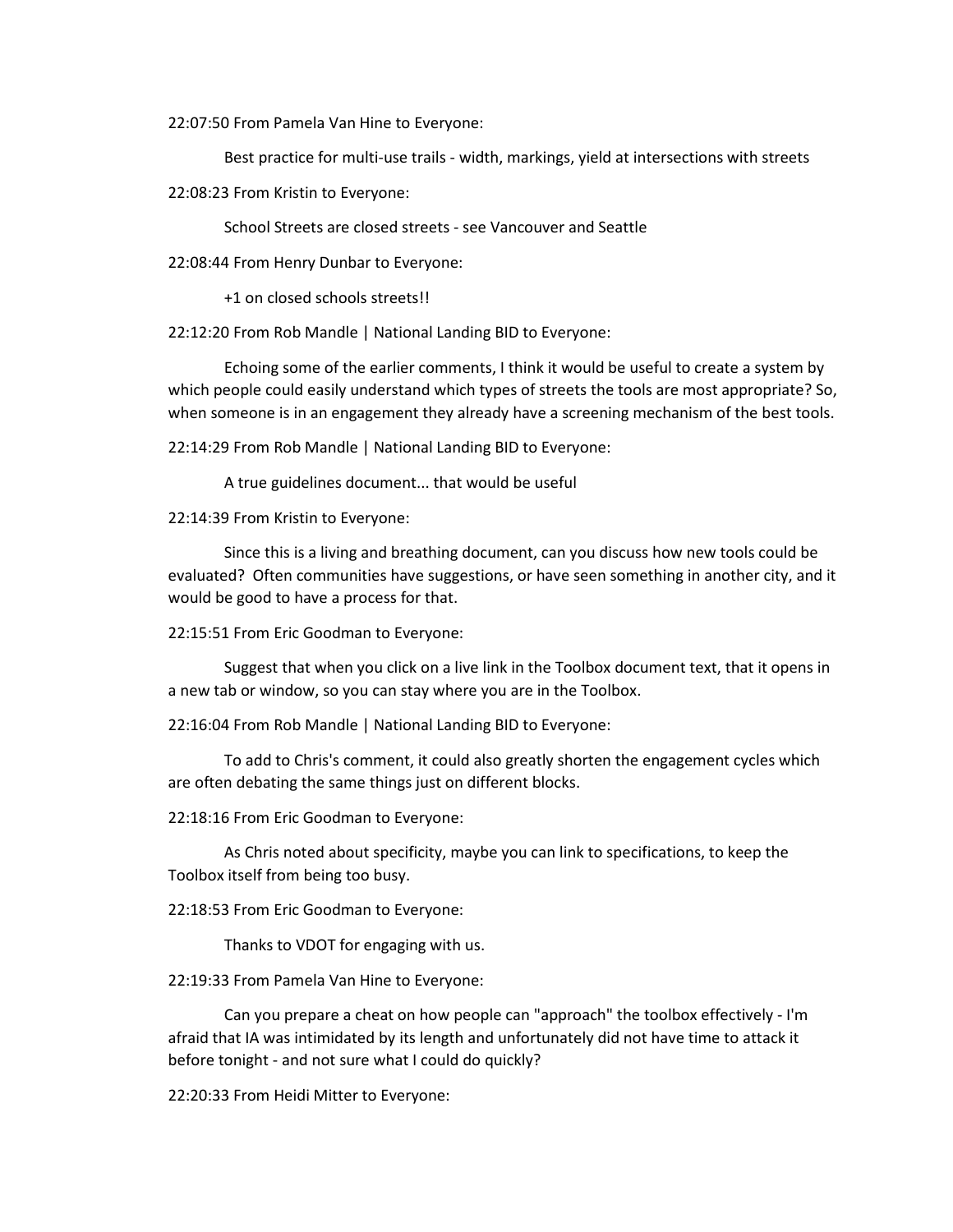VDOT's latest bike/ped treatments webpage (click on each treatment to view dropdown info.):

https://www.virginiadot.org/programs/bikeped/biking\_and\_pedestrian\_treatments.asp

22:22:22 From Kristin to Everyone:

Great tool for civic associations to use.

22:22:57 From Chris Slatt to Everyone:

LOL, of course I was the only person who submitted question in advance.

22:23:32 From Kristin to Everyone:

To Pam's point, making it more digestible - like this slide show perhaps.

22:28:26 From Eric Goodman to Everyone:

Please note in the document that the Table of Contents is hyper-linked. This will help users navigate more quickly.

22:28:53 From Nate Graham (Arlington DES) to Everyone:

Great suggestion Eric

22:29:42 From Chris Slatt to Everyone:

Thanks! That table's one of the most useful parts of the document.

22:33:21 From Rob Mandle | National Landing BID to Everyone:

Back in my previous life, I helped EPA create a Smart Growth database to educate the public on what it looks like. Maybe there is a similar resource out there already?

22:34:07 From Chris Slatt to Everyone:

BRICK CROSSWALKS

22:34:28 From Beverly Johnston to Everyone:

Could you consider including traffic signals - just standard signals- as another tool? They could be appropriate depending upon assessment of the situation and conditions

22:34:41 From Neil Curran to Everyone:

Noted that saw tooth bus bays weren't mentioned (like Ballston Metro)

22:36:56 From Pamela Van Hine to Everyone:

next steps = when will you be presenting to TC and other commissions/committees?

22:40:13 From Beverly Johnston to Everyone: